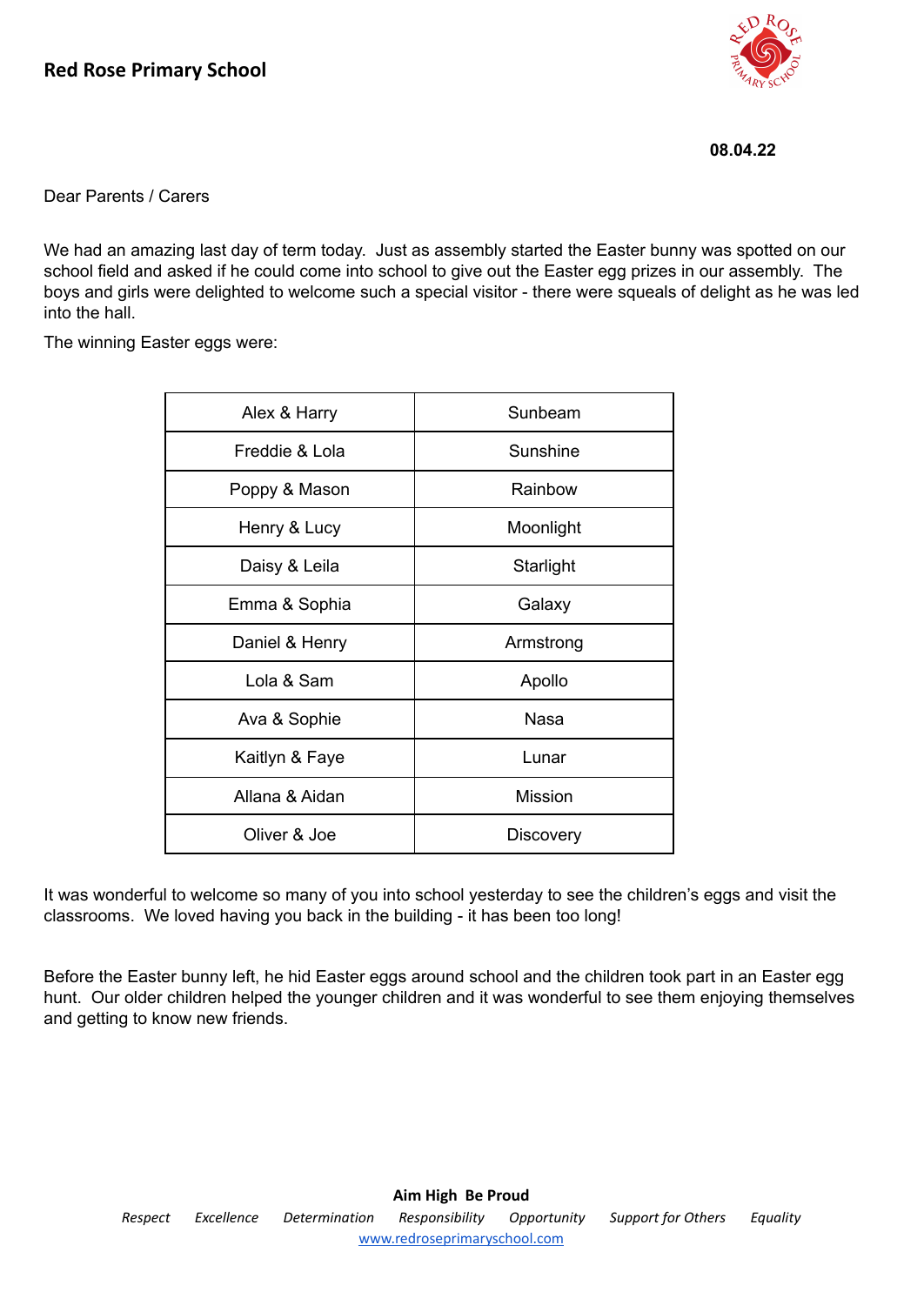

## **Book winners**

Congratulations to the winners of our 'love of reading' raffle this term The winners were:

| Jacob H     | <b>EYFS</b>      |
|-------------|------------------|
| Finleigh S  | Rainbow          |
| Madeleine M | Moonlight        |
| Camila H    | Starlight        |
| Sebastian D | Galaxy           |
| Sophie M    | Armstrong        |
| Ewan S      | Apollo           |
| Rosie B     | Year 5           |
| Ellie C     | <b>Mission</b>   |
| Oliver P    | <b>Discovery</b> |

#### **Planned works over the easter holiday**

Over the Easter holiday we will be having a new wifi network installed thanks to funding from the DfE. New blinds will also be installed in Apollo, Armstrong and Galaxy classes.

## **Curriculum newsletter**

Please also find attached a curriculum update briefly outlining what has been happening in our curriculum areas over the spring term.

## **Dates for your diary**

A separate attachment is included in this communication with key dates for the summer term. It is lovely to be able to offer family assemblies, sports day, a summer fair and our traditional sponsored toddle in aid of Cancer Research once again.

## **Internet safety**

Dear Parents. It has been brought to our attention that, nationally, some scary videos are "trending" and have traumatised some children. The risks of children accidentally seeing these videos can be reduced by ensuring devices have appropriate parental controls set up. The https://www.internetmatters.org/ website provides excellent advice on how to do this. (QR Code below)